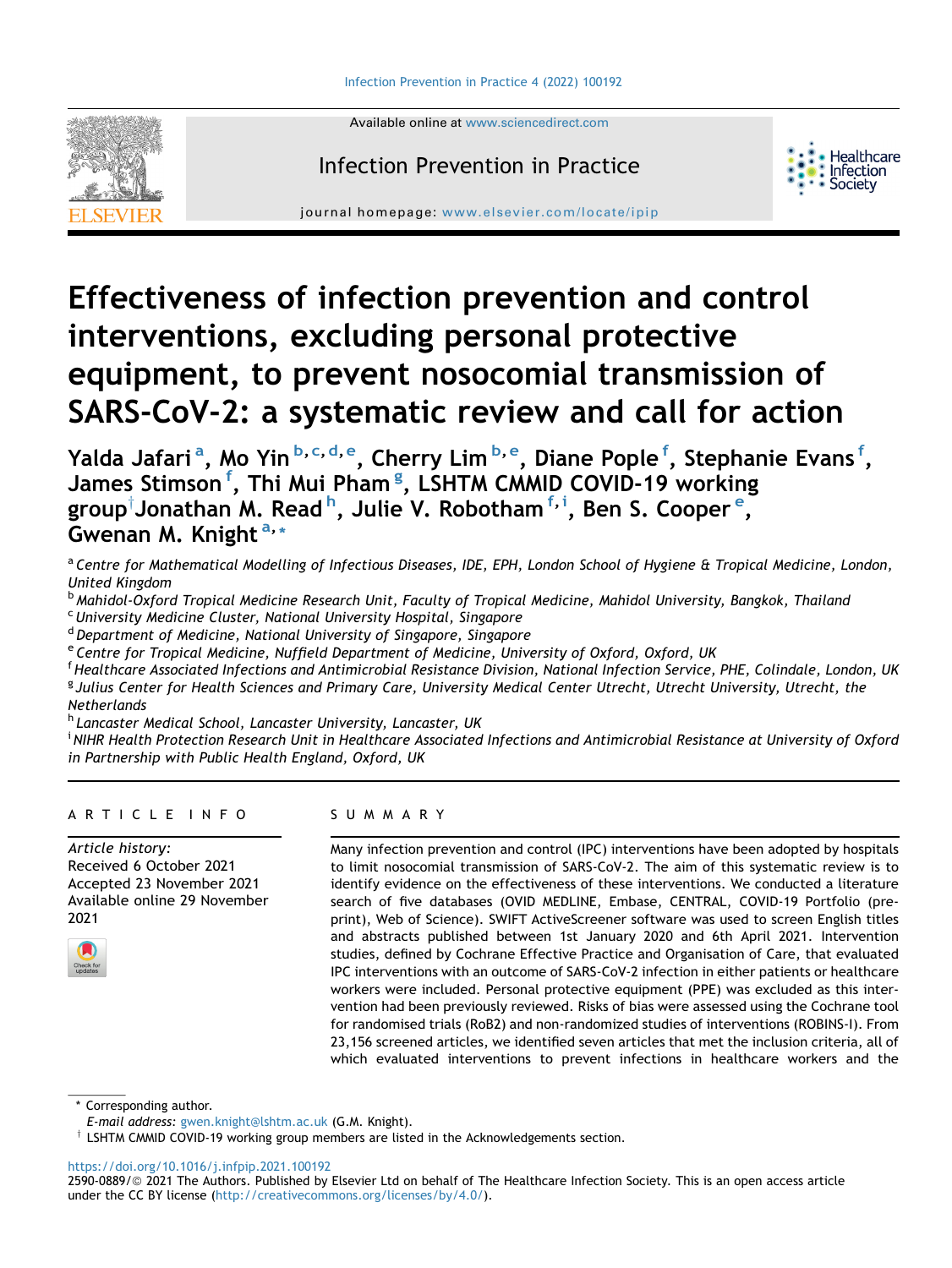#### 2 Y. Jafari et al. / Infection Prevention in Practice 4 (2022) 100192

majority of which were focused on effectiveness of prophylaxes. Due to heterogeneity in interventions, we did not conduct a meta-analysis. All agents used for prophylaxes have little to no evidence of effectiveness against SARS-CoV-2 infections. We did not find any studies evaluating the effectiveness of interventions including but not limited to screening, isolation and improved ventilation. There is limited evidence from interventional studies, excluding PPE, evaluating IPC measures for SARS-CoV-2. This review calls for urgent action to implement such studies to inform policies to protect our most vulnerable populations and healthcare workers.

> <sup>©</sup> 2021 The Authors. Published by Elsevier Ltd on behalf of The Healthcare Infection Society. This is an open access article under the CC BY license (<http://creativecommons.org/licenses/by/4.0/>).

# **Introduction**

Since the beginning of the COVID-19 pandemic, hospitalacquired SARS-CoV-2 infections have been reported across the world  $[1-5]$  $[1-5]$  $[1-5]$  $[1-5]$  $[1-5]$ . Healthcare workers are at higher risk of SARS-CoV-2 infection than the general population [\[6](#page-9-1),[7](#page-9-2)], in turn increasing the risk of transmission to their patients, coworkers and household members [[6](#page-9-1),[8](#page-9-3)]. Hospitalised patients are often older and have more comorbidities than the general population [\[3](#page-9-4)] and hence are at a higher risk of becoming seriously ill [[9](#page-9-5)].

SARS-CoV-2 infection is transmitted through close contact with an infected individual via droplet transmission, as well as via airborne and fomite transmission [[10](#page-9-6)]. In healthcare settings, interventions such as mask wearing by patients and healthcare workers [\[11](#page-9-7)–[13\]](#page-9-7), screening of patients [\[14](#page-9-8)–[16\]](#page-9-8) and healthcare workers  $[17-19]$  $[17-19]$  $[17-19]$ , and triaging of patients  $[20,21]$  $[20,21]$  $[20,21]$ have been implemented to reduce transmission of SARS-CoV-2. These interventions remain relevant despite emergence of new variants and uncertainties in effects of vaccines on transmissibility.

To determine the evidence for these interventions, we conducted a scoping review up to 28th January 2021 (Appendix A) for reviews of the effectiveness of IPC strategies to reduce SARS-CoV-2 transmission in hospital-based populations. We identified reviews of physical distancing [\[22](#page-10-2)], and masks  $[22-26]$  $[22-26]$  $[22-26]$  though none performed a meta-analysis due to a lack of intervention studies. Most notably, we identified a living rapid review by Chou et al. [\[23\]](#page-10-3) reviewing the effectiveness of masks in health care and community settings in preventing transmission of respiratory viruses including SARS-CoV-2. Given the presence of such effort, we decided to exclude personal protective equipment (PPE) as part of our interventions under investigation. Instead, we focused on wider IPC measures, such as screening protocols, triaging, cohorting, ventilation, or physical barriers to transmission, for which we found no reviews.

Hence, the aim of this systematic review is to collate and assess evidence on the effectiveness of IPC interventions, excluding PPE, intended to reduce transmission of SARS-CoV-2 between patients, between patients and healthcare workers, and between healthcare workers within the hospital setting.

#### Methods

We report the results of this systematic review following the guidelines of the Preferred Reporting Items for Systematic Reviews and Network Meta-Analyses (PRISMA) checklist [\[27\]](#page-10-4).

# Protocol and registration

This systematic review is registered with the International Prospective Register of Systematic Reviews (PROSPERO) with the registration number CRD42021246617.

# Eligibility criteria

We included intervention studies as defined by the Cochrane Effective Practice and Organisation of Care (EPOC) group [[28](#page-10-5)]. These studies include randomised trials, non-randomised trials, cluster randomised trials, repeated measures studies, interrupted time series studies, and controlled before-after studies. Observational studies were excluded.

We included any IPC strategy except personal protective equipment (PPE). PPE, as defined by the World Health Organisation in the context of COVID-19 includes medical masks, gloves, face shields, gowns, respirators (such as N95 or FFP2 standard or equivalent) and aprons [[29\]](#page-10-6). Only studies that evaluated outcomes indicative of SARS-CoV-2 infections including clinical or laboratory confirmed diagnoses were included.

The population of interest included hospitalised patients and healthcare workers working in hospitals and thus were at risk of hospital-acquired SARS-CoV-2 infections. We included only English language studies.

We excluded studies that were published as letters, editorials, opinions, or brief communications.

#### Information sources

Public Health England Knowledge and Learning Services conducted a search of Ovid Medline, Embase, CENTRAL, COVID-19 Portfolio (preprints), and Web of Science databases including studies between 1 January 2020 and 6 April 2021. The search strategy included terms to identify studies on SARS-CoV-2 infections, IPC, and the hospital setting. Each group of these terms was combined with an 'AND'. A comprehensive search strategy is available in Appendix B.

# Study selection

We used the software SWIFT ActiveScreener [\[30\]](#page-10-7) to screen titles and abstracts. Each record was reviewed by two reviewers split between four reviewers (CL, GK, MY, YJ). SWIFT ActiveScreener uses active learning to incorporate user feedback during the screening process and prioritize articles. A negative binomial model then identifies the number of relevant articles remaining  $\left[30\right]$ . Using this software, we reviewed a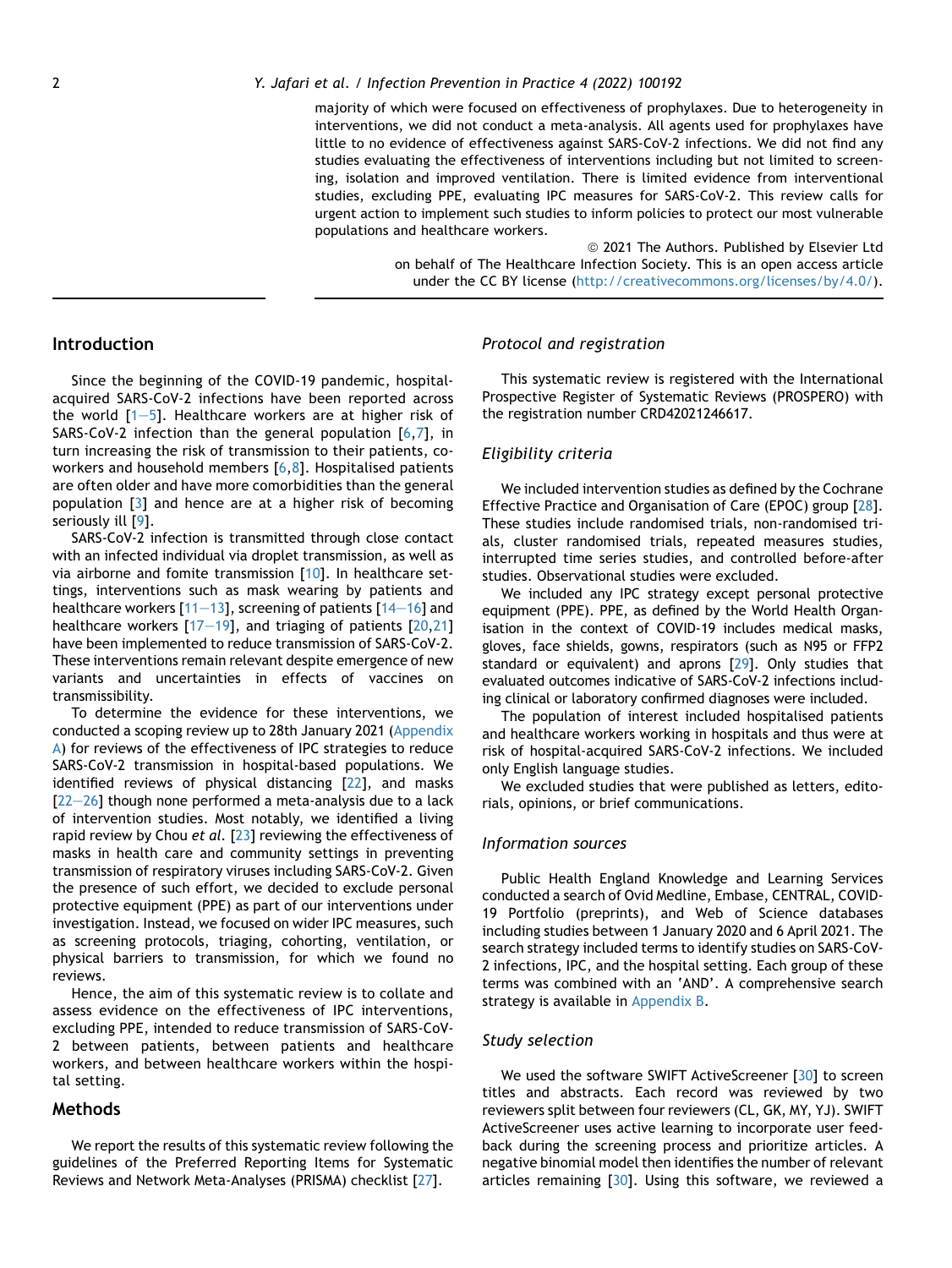subset of articles until we reached a 95% estimated recall which is the probability of having included relevant articles. Conflicts were resolved by consensus between the two reviewers of each record.

Each included full text was reviewed by two reviewers split between four reviewers (CL, GK, MY, YJ) and conflicts were resolved by discussion.

#### Data collection and data items

We collected information on study characteristics (publication status, study design), intervention characteristics, population characteristic (healthcare workers, patient, age, sex, co-morbidities), outcomes (clinical, laboratory based), and results (infections in study arms).

#### Risk of bias in individual studies

<span id="page-2-0"></span>Risk of bias in RCTs were assessed using the RoB2 tool [[31](#page-10-8)]. The domains included risk of bias arising from the randomisation process, risk of bias due to deviations from the intended interventions, risk of bias due to missing outcome data, risk of bias in measurement of the outcome, risk of bias in selection of the reported result, followed by an overall risk of bias. A value judgement of low, high, or some risk of bias concern was assigned to each domain.

The risk of bias in non-RCTs were assessed using the ROBINS-I tool [[32\]](#page-10-9). The ROBINS-I tool was used to assess bias due to confounding, bias in selection of participants into the study, bias in classifications of interventions, bias due to deviations from intended interventions, bias due to missing data, bias in measurements of outcomes, and bias in selection of the reported results, and an overall risk. A value judgement of low, moderate, serious, or critical risk of bias or no information was assigned to each domain.

Data from each article was extracted by one reviewer (YJ) and reviewed by a second reviewer (MY). Conflicts were resolved by discussion.

#### Summary measures

We performed a descriptive analysis as the interventions were not comparable and were too few to conduct a meta-analysis.

# Results

Our initial search identified 35,158 records ([Figure 1\)](#page-2-0). After de-duplication, 23,711 records were identified and uploaded to



Figure 1. Study selection.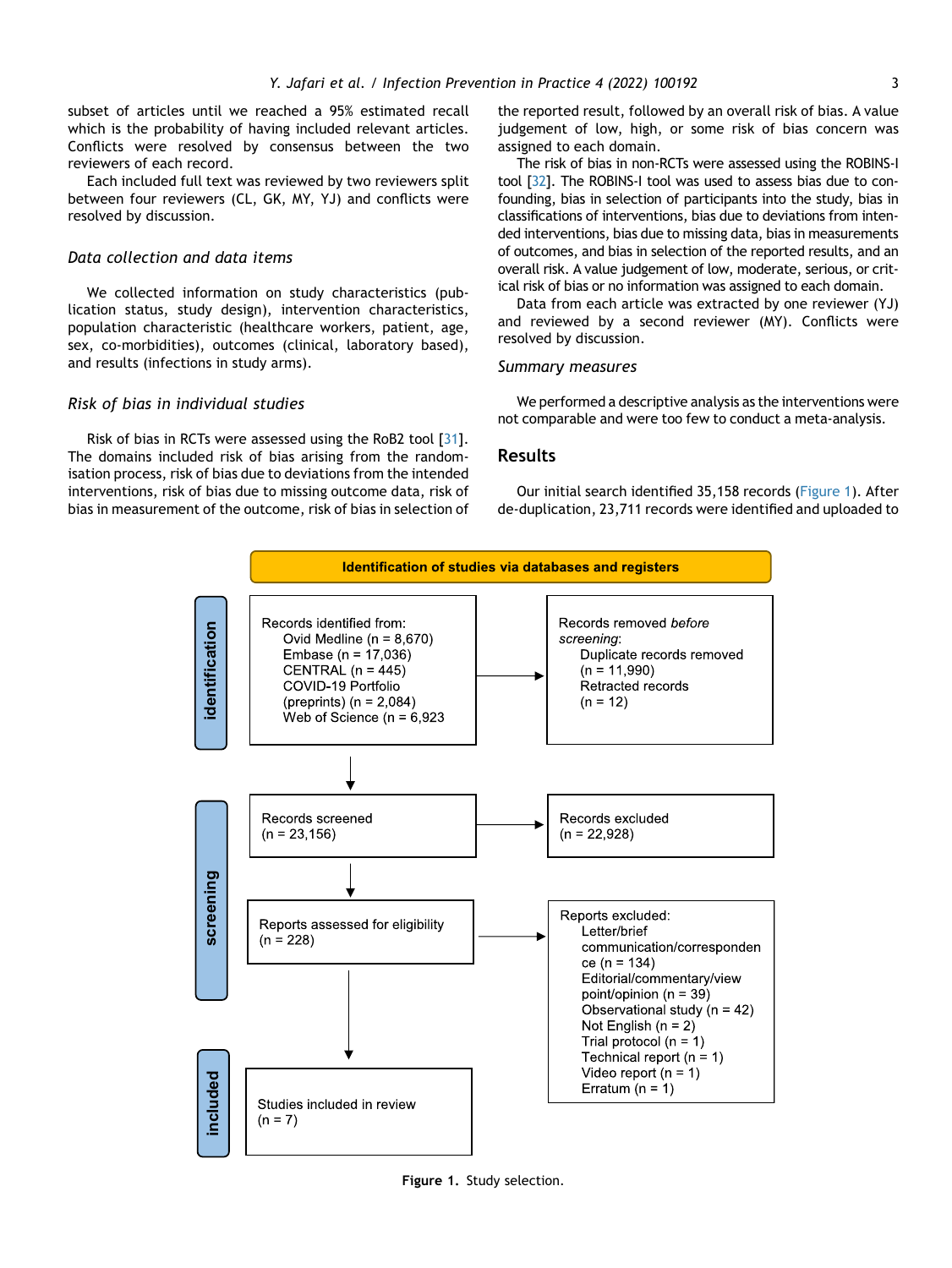<span id="page-3-0"></span>

Characteristics of included studies

| Study                | Type of<br>study | No. of<br>participants | Age                                                                     | % female                                                         | Co-morbidities                                                                                              | Hospital setting                                                                                                                                           | <b>Baseline IPC measures</b>                                                                                                                                                   |
|----------------------|------------------|------------------------|-------------------------------------------------------------------------|------------------------------------------------------------------|-------------------------------------------------------------------------------------------------------------|------------------------------------------------------------------------------------------------------------------------------------------------------------|--------------------------------------------------------------------------------------------------------------------------------------------------------------------------------|
| Abella 2020          | <b>RCT</b>       | 132                    | Median: 33 years<br>(range, $20 - 66$ )                                 | 69%                                                              | Asthma (17%),<br>Diabetes (3%),<br>Hypertension (21%)                                                       | Emergency department,<br>dedicated COVID-19 units                                                                                                          | Use of PPE (including<br>masks, eyewear, and<br>gowns) as well as<br>patient screening for<br>COVID-19 symptoms                                                                |
| Chahla, 2021         | <b>RCT</b>       | 234                    | Median: 38 years<br>(min: 22: max: 69)                                  | 57.30%                                                           | Hypertension (9%),<br>Diabetes (7%),<br>Obesity (12%),<br>$>60$ years $(4%)$ ,<br>Renal (2%)                | Healthcare centres                                                                                                                                         | standard biosecurity<br>care and personal<br>protective equipment<br>$(PPE)$ .                                                                                                 |
| Grau-Pujol,<br>2021  | <b>RCT</b>       | 269                    | Median: 39 years<br>(IQR: 30-50 years)                                  | 73%                                                              | Diabetes $(0.4%)$ ,<br>Hypertension (1.9%),<br>Chronic respiratory<br>condition $(2.6\%)$ ,<br>Other(27.9%) | Hospital, specific<br>unit unclear.                                                                                                                        | 83% always used<br>COVID-19 recommended<br>PPE at work during<br>the last 20 days                                                                                              |
| Gupta, 2021          | <b>RCT</b>       | 199                    | Intervention: mean:<br>32.1 (SD:7.4); Control:<br>Mean: 33.6 (SD: 8.6)  | Intervention:<br>40.8% out of 98,<br>Control: 50.5%<br>out of 95 | Malnourished (3.1%)                                                                                         | COVID-19 isolation ward                                                                                                                                    | <b>Standard Preventive</b><br>Regimen as per<br>institutional guidelines<br>and based on roles                                                                                 |
| Mikhaylov,<br>2021   | <b>RCT</b>       | 50                     | Mean: 40.6 years<br>(SD: 7.6)                                           | 58%                                                              | Hypertensive (6%);<br>Hypercholesterolemia<br>(4%)                                                          | <b>Emergency departments</b><br>where patients with<br>confirmed/suspected<br>COVID-19 were admitted,<br>intensive care units, and<br>clinical departments | PPE as prescribed by<br>WHO recommendations<br>and local instructions.<br>PPE included respirators<br>class FFP2 or FFP3, full<br>skin covering, and<br>protective eyeglasses. |
| Rajasingham,<br>2020 | <b>RCT</b>       | 1483                   | Median: 41 years<br>(interguar-<br>tile range [IQR],<br>34 to 49)       | 51%                                                              | Hypertension (14%),<br>Asthma (10%),                                                                        | Emergency department or<br>intensive care unit, on a<br>dedicated COVID-19<br>hospital ward                                                                | Mask/faceshield use<br>reported over 80% in<br>all groups                                                                                                                      |
| Hafeez, 2020         | non-RT           | 60                     | Intervention: Min-max<br>$(20-35)$ ;<br>Control: Min-max<br>$(20 - 38)$ | 28.30%                                                           | Anxiety (93.3%)                                                                                             | Entrance of the hospital                                                                                                                                   | Standard PPE (did not<br>specify what types)                                                                                                                                   |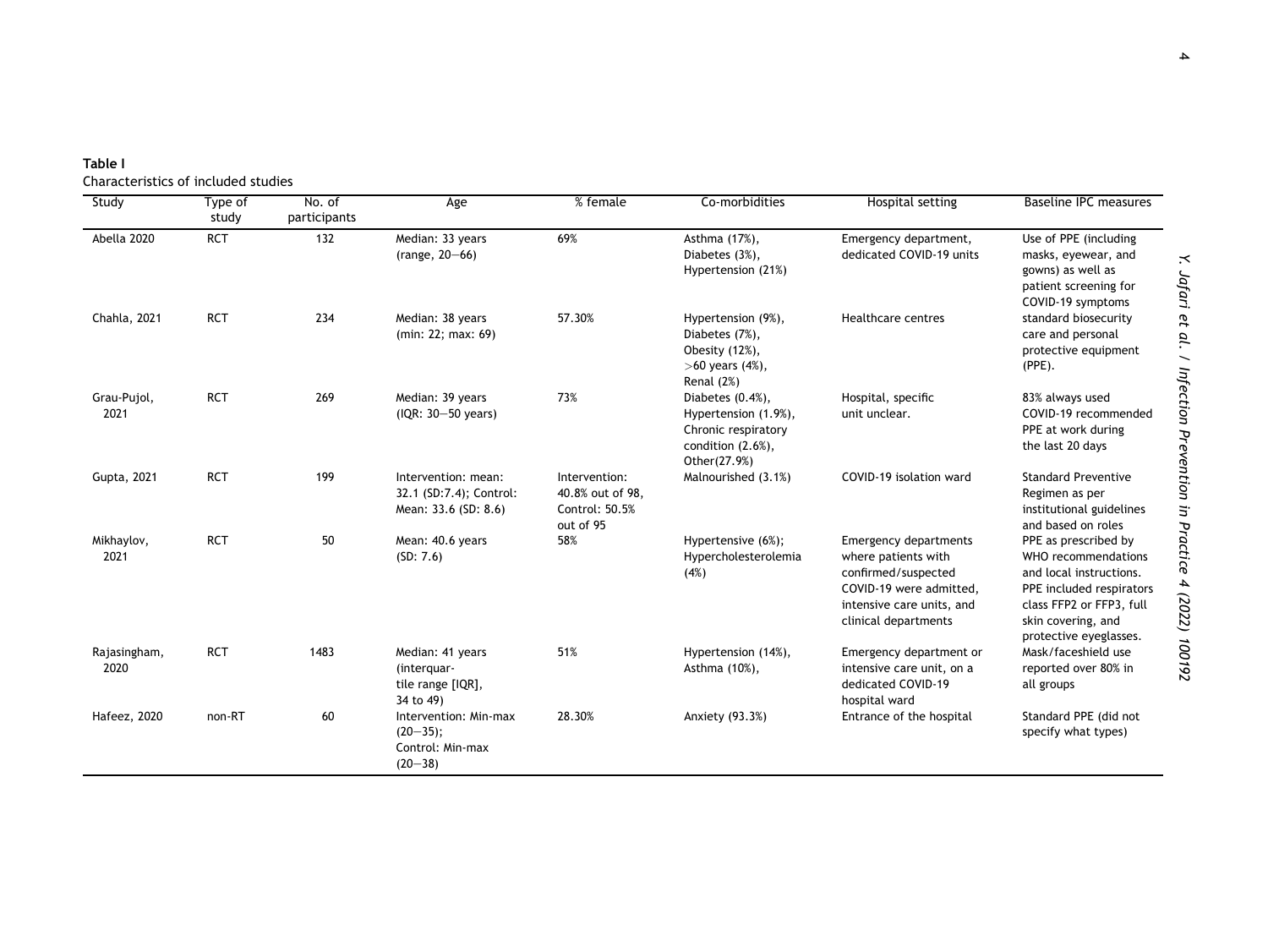| Type of intervention        | Intervention description                                                                       | Duration<br>of follow up | Control                                                                        | Primary outcome                                                                                                                                                             | Secondary outcome                                                                                                                                                                                                                                                                                                                                                                                                                                                                                                                                              |
|-----------------------------|------------------------------------------------------------------------------------------------|--------------------------|--------------------------------------------------------------------------------|-----------------------------------------------------------------------------------------------------------------------------------------------------------------------------|----------------------------------------------------------------------------------------------------------------------------------------------------------------------------------------------------------------------------------------------------------------------------------------------------------------------------------------------------------------------------------------------------------------------------------------------------------------------------------------------------------------------------------------------------------------|
| Pre-exposure<br>prophylaxis | Hydroxychloroquine<br>200-mg tablets, 3<br>tablets once a day                                  | 8 wks                    | Placebo                                                                        | Rate of conversion to<br>SARS-CoV-2 positive<br>status via NP RT-PCR<br>after 8 weeks of<br>treatment                                                                       | Adverse event rate; rate of<br>serologic antibody positivity<br>for either nucleocapsid or<br>spike protein antigens; ECG<br>changes after 4 weeks of<br>treatment; clinical outcomes<br>for any partici- pants who<br>became SARS-CoV-2 positive<br>and/or developed COVID-19<br>symptoms within study period.                                                                                                                                                                                                                                                |
| Pre-exposure<br>prophylaxis | Ivermectin<br>(2 tablets of<br>6 mg weekly)<br>and lota-Carrageenan<br>(6 sprays per day)      | 4 wks                    | Standard<br>biosecurity<br>care and personal<br>protective<br>equipment (PPE). | Reduction in COVID-19<br>disease rate, measured<br>by RT-PCR                                                                                                                | Reduction in presence<br>of COVID-19 symptoms;<br>protection against the<br>appearance of severe<br>stages for COVID-19 disease                                                                                                                                                                                                                                                                                                                                                                                                                                |
| Pre-exposure<br>prophylaxis | Hydroxychloroquine (2<br>tablets of 200 mg<br>daily for first<br>4 days, then<br>400mg weekly) | 6 mos                    | Placebo                                                                        | Incidence of compatible<br>symptoms with COVID-19<br>with seroconversion or<br>a positive RT-PCR<br>between study arms                                                      | the SARS-CoV-2 seroconversion<br>in study arms in both asymptomatic<br>and symptomatic participants;<br>adverse events (AE) related<br>to hydroxychloroquine treatment;<br>incidence of SARS-CoV-2 infection<br>in placebo group; risk ratio for the<br>different clinical, analytical and<br>microbiological conditions to<br>develop COVID-19.                                                                                                                                                                                                               |
| Pre-exposure<br>prophylaxis | Chyawanprash<br>(12 g twice daily)                                                             | 30 days                  | Standard<br>preventive<br>regimen                                              | Incidence of COVID-19<br>cases in both groups<br>confirmed by RT-PCR                                                                                                        | Comparing the biochemical and<br>hematological parameters before<br>and after the study and through<br>occurrence of any adverse drug<br>reactions; assessment of efficacy<br>of Chyawanprash in preventing<br>other infective diseases through<br>incidence of symptoms; evaluation<br>of effect of Chyawanprash on<br>immunoglobulins and inflammatory<br>markers through comparing the<br>levels of IgG, IgM, IgE, high<br>sensitivity C-Reactive Protein<br>(hsCRP), Tumor Necrosing Factor<br>alpha (TNF alpha) and Interleukins<br>viz., IL-6 and IL-10. |
| Pre-exposure<br>prophylaxis | Bromhexine<br>hydrochloride<br>treatment<br>(8 mg 3 times<br>per day)                          | 8 wks                    | Standard care                                                                  | positive nasopharyngeal<br>swab SARS-CoV-2 PCR<br>test or the presence of<br>clinical symptoms of<br>infection within 28 days<br>and during the weeks<br>5-8 after the last | Time from the first contact with<br>a person with suspected/confirmed<br>COVID-19 to the appearance of<br>respiratory infection symptoms;<br>number of days before first positive<br>SARS-CoV-2 test; number of<br>asymptomatic participants with a<br>positive nasopharyngeal swab test;                                                                                                                                                                                                                                                                      |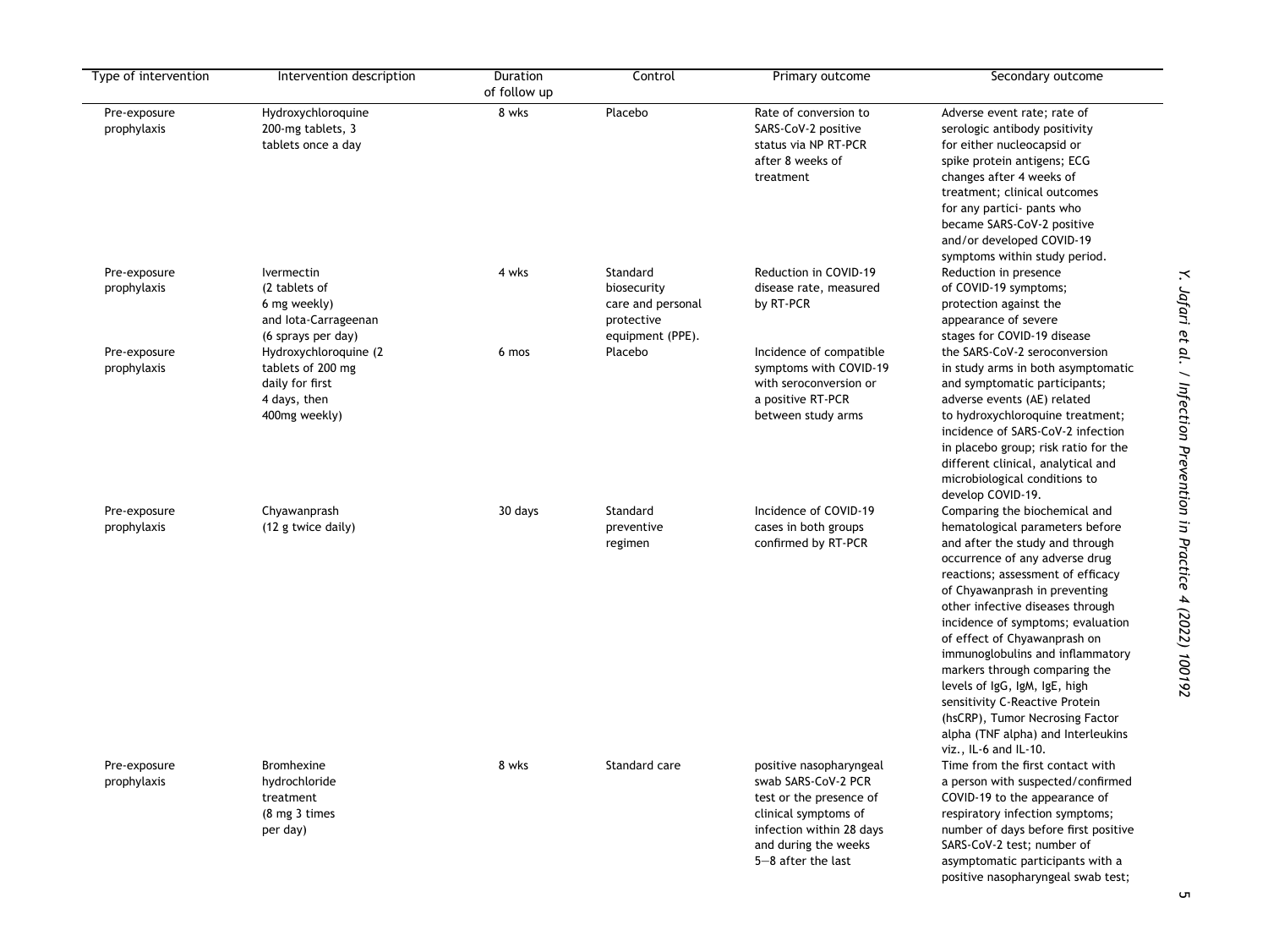|              |                                |           |               | contact to subjects<br>with COVID-19 | the number of mild, moderate<br>and severe COVID-19 cases; |
|--------------|--------------------------------|-----------|---------------|--------------------------------------|------------------------------------------------------------|
| Pre-exposure | Hydroxychlroquine (400 mg      | 12 $w$ ks | Placebo       | COVID-19-free survival               | incidence of confirmed SARS-CoV-2                          |
| prophylaxis  | (2 200-mg tablets) twice       |           |               | time by PCR confirmed                | detection; incidence of possible                           |
|              | separated by 6-8 hours         |           |               | or probable compatible               | COVID-19; incidence of hospitalization,                    |
|              | followed by [1] 400 mg         |           |               | illness.                             | death, or other adverse events.                            |
|              | (2 200-mg tablets) once        |           |               |                                      |                                                            |
|              | weekly or [2] 400 mg (2 200-mg |           |               |                                      |                                                            |
|              | tablets) twice weekly          |           |               |                                      |                                                            |
| Audio-visual | Glass barrier sheet at triage  | ₹<br>≯    | Visual triage | Anxiety levels                       | COVID-19 PCR results                                       |
| triage       | desk at a distance of more     |           | (outside at   |                                      |                                                            |
|              | than 6 feet from patient desk, |           | entry door)   |                                      |                                                            |
|              | both desks connected with      |           |               |                                      |                                                            |
|              | non-touchable mic system       |           |               |                                      |                                                            |
|              | for communication              |           |               |                                      |                                                            |
|              |                                |           |               |                                      |                                                            |
|              |                                |           |               |                                      |                                                            |

SWIFTActive Screener. We (CL, MY, GK, YJ) double screened 8,807 (37%) records, and reached 97% recall. Through this process, 238 records which matched our search criteria were identified, as well as 531 more duplicates identified during the review process resulting in a final of 228 full records to be reviewed. Of these, seven records met the inclusion criteria [\(Figure 1\)](#page-2-0).

Six of these studies were randomised control trials while one was a non-randomised trial. Studies were conducted in Argentina [[33](#page-10-10)], Canada [\[34\]](#page-10-11), India [\[35](#page-10-12)], Pakistan [[36\]](#page-10-13), Spain [\[37](#page-10-14)], and the USA [[34](#page-10-11)[,38\]](#page-10-15). All studies evaluated efficacy of interventions in healthcare workers only, with no studies conducted in patient populations.

Six studies evaluated the use of pre-exposure prophylaxes (hydroxychloroquine [[34](#page-10-11)[,37,](#page-10-14)[38](#page-10-15)], bromhexine hydrochloride [\[39](#page-10-16)], ivermectin and iota-carrageenan [\[33](#page-10-10)], chyawanprash (a herbal supplement)  $[35]$ , while one study  $[36]$  $[36]$  evaluated the effectiveness of an audio-visual triage system.

We found no studies which evaluated the effectiveness of other widely used strategies including isolation, cohorting of patients and staff, improved ventilation strategies, use of air filters, or enhanced environmental cleaning.

#### Summary of studies

Studies did not have comparable interventions, and hence a meta-analysis was not conducted. Summary details of studies are presented in [Table I,](#page-3-0) with a more detailed extraction in Appendix C.

Number of participants in RCTs ranged from 50 to 1483. Abella et al.  $[38]$  $[38]$  $[38]$ , Chahla et al.  $[33]$ , Grau-pujol et al.  $[37]$ , and Gupta et al. [\[35\]](#page-10-12) used polymerase chain reaction (PCR) tests to identify SARS-CoV-2 infections while Mikhaylov et al. [[39](#page-10-16)] and Rajasingham et al. [[34](#page-10-11)] used a combination of laboratory tests and clinical symptoms.

All three RCTs evaluating hydroxychloroquine [\[34,](#page-10-11)[37,](#page-10-14)[38](#page-10-15)] were stopped early as they were underpowered to detect any clinical significance. The trial evaluating chyawanprash [\[35](#page-10-12)] was also underpowered. The RCT evaluating bromhexine hydrochloride [\[39](#page-10-16)] did not find statistically significant results between the two arms (intervention: 2/25 (8%), control group: 7/25 (28%),  $P =$ 0.07) while the RCT evaluating ivermectin and iota-carrageenan [\[33](#page-10-10)] found a protective effect of the intervention (intervention:  $4/117$  (3.4%), control: 25/117 (21.4%), p=1x10<sup>-5</sup>).

A non-randomised trial [[36](#page-10-13)] evaluated the effectiveness of an audio-visual triage system separating the patient and staff by a glass barrier, at a distance of six feet, and connected by an audio system. Sixty staff were enrolled, with a PCR test used to identify SARS-CoV-2 infections. The authors found a statistically significant lower rate of infection in the intervention group (intervention:  $3/30$  (10%), control:  $9/30$  (30%),  $P=0.001$ ).

Two studies [[34](#page-10-11)[,38\]](#page-10-15) noted that authors received income from pharmaceutical companies, not funding the work related to the studies. In one study  $[37]$  $[37]$ , a pharmaceutical company partly funded the study while in another study  $\left[35\right]$  it was unclear whether a drug under investigation was donated. One study [[36](#page-10-13)] did not include a statement on conflict of interest while another  $[33]$  $[33]$  $[33]$  did not identify any conflicts of interest.

#### Risk of bias

Using RoB2 for the RCTs, two studies [[33](#page-10-10)[,39\]](#page-10-16) had a high risk of bias due to randomisation process, while half had a high risk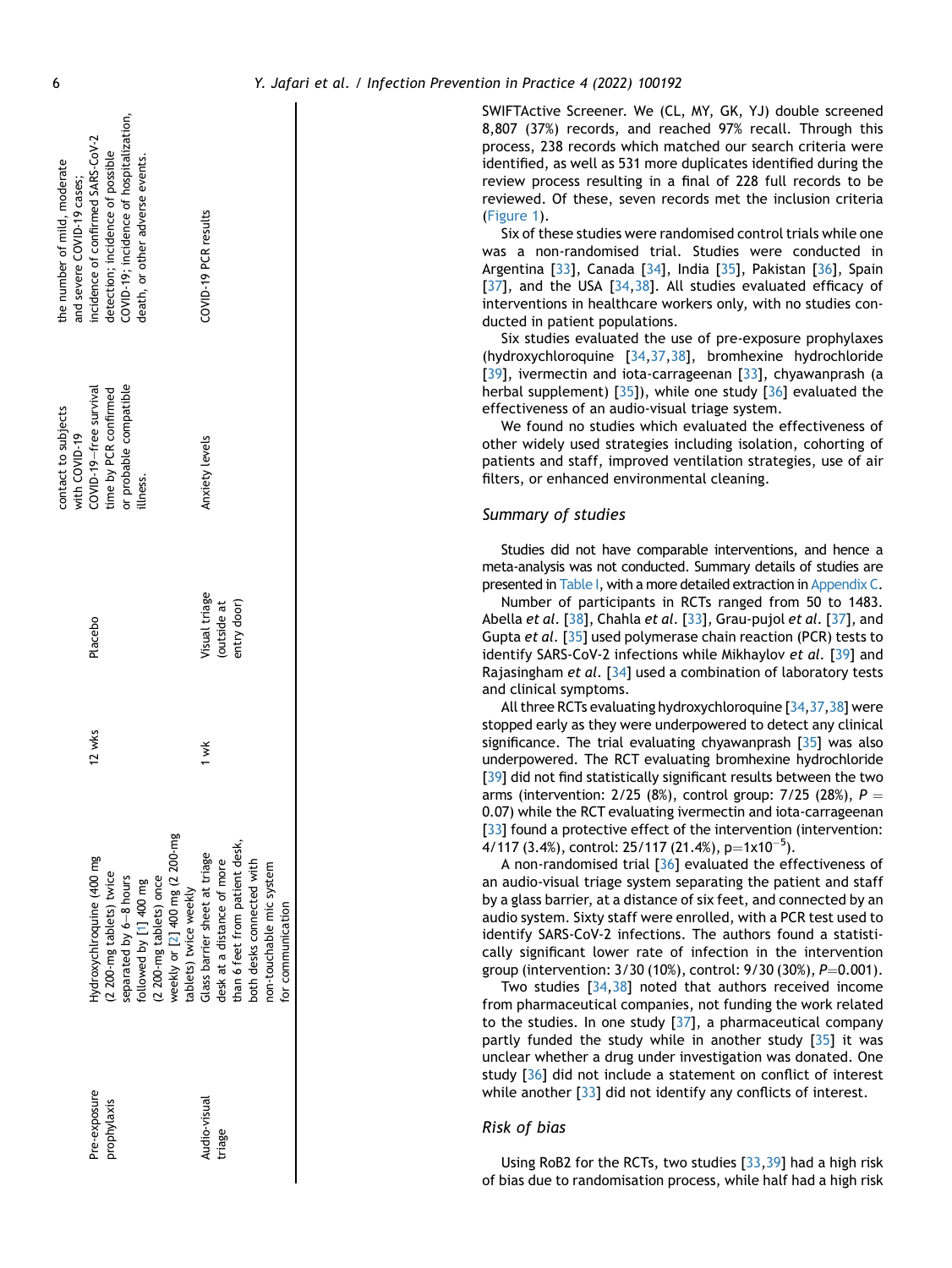Table II ROB2 results of individual studies

<span id="page-6-1"></span><span id="page-6-0"></span>

| Study              | Intervention                                      | Control | Outcome                                              | Randomisation<br>process | Deviations from<br>the intended<br>interventions | Missing<br>outcome<br>data | Measurement<br>of the<br>outcome | Selection of<br>the reported<br>result | Overall risk<br>of bias all |
|--------------------|---------------------------------------------------|---------|------------------------------------------------------|--------------------------|--------------------------------------------------|----------------------------|----------------------------------|----------------------------------------|-----------------------------|
| Abella et al.      | Hydroxychloroquine                                | Placebo | <b>Positive PCR</b>                                  | Low                      | Low                                              | Low                        | Low                              | Low                                    | Low                         |
| Chahla et al.      | Ivermectin/lota-<br>Carrageenan<br>(IVER/IOTACRC) | None    | <b>Positive PCR</b>                                  | High                     | High                                             | Low                        | Low                              | Low                                    | High                        |
| Grau-Pujol et al.  | Hydroxychloroquine                                | Placebo | Symptoms with<br>seroconversion<br>or a positive PCR | Low                      | Low                                              | Low                        | Low                              | Low                                    | Low                         |
| Gupta et al.       | Chyawanprash                                      | None    | <b>Positive PCR</b>                                  | Low                      | High                                             | Low                        | Low                              | Low                                    | High                        |
| Mikhaylov et al.   | <b>Bromhexine</b><br>hydrochloride                | None    | Symptoms or<br>positive PCR                          | High                     | High                                             | Low                        | High                             | Low                                    | High                        |
| Rajasingham et al. | Hydroxychloroquine                                | Placebo | <b>Positive PCR</b>                                  | Low                      | Low                                              | Low                        | Low                              | Low                                    | Low                         |

| <b>Table III</b> | ROBINS results of individual studies |               |                     |             |                          |                                    |                          |                                  |                 |                       |          |
|------------------|--------------------------------------|---------------|---------------------|-------------|--------------------------|------------------------------------|--------------------------|----------------------------------|-----------------|-----------------------|----------|
| Study            | Intervention                         | Control       | Outcome             | Confounding | Selection<br><b>Bias</b> | Classification of<br>interventions | Reporting<br><b>Bias</b> | Deviations from<br>interventions | Missing<br>data | Measuring<br>outcomes | Overall  |
| Hafeez et al.    | Audio-visual system                  | Visual system | <b>Positive PCR</b> | Moderate    | Moderate                 | Low                                | Low                      | Low                              | Low             | Low                   | Moderate |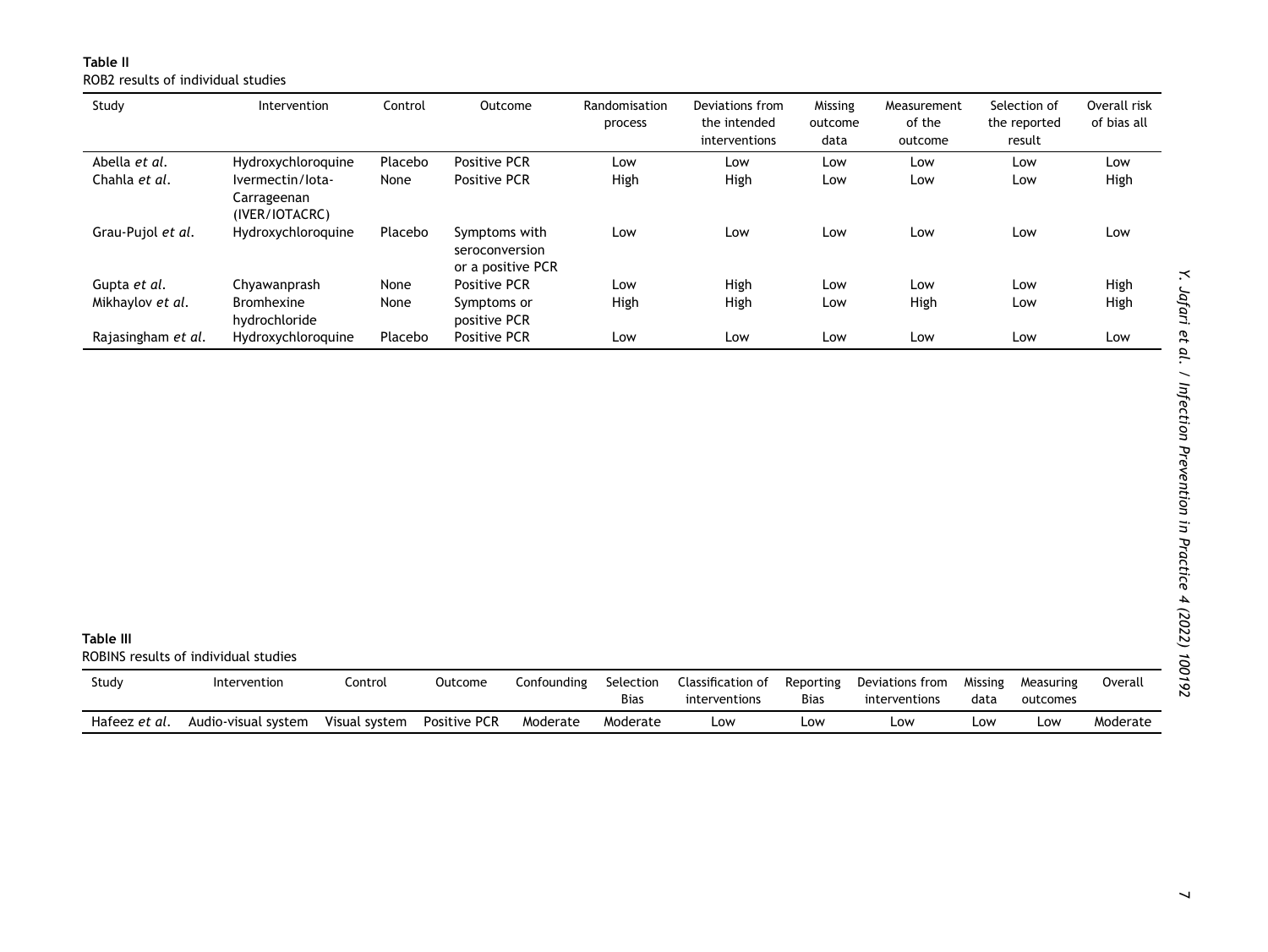<span id="page-7-0"></span>

Figure 2. Risk of bias of included RCTs. Horizontal axis shows proportion of studies with high risk of bias and vertical axis indicates each domain of bias assessed.

of bias due to deviation from intended interventions [\[28](#page-10-5),[32](#page-10-9)[,33\]](#page-10-10) [\(Figure 2\)](#page-7-0). All studies had a low risk of bias due to missing outcome data. One study [\[39\]](#page-10-16) had a high risk of bias in the measurement of the outcome, while all studies had a low risk of bias of the selection of the reported results. Three studies [\[33](#page-10-10),[35](#page-10-12)[,39\]](#page-10-16) had a high overall risk of bias. Results of individual studies assessed using the RoB2 are presented in [Table II.](#page-6-0)

Using the ROBINS-I tool to assess the risk of bias in one included non-RCT [[36\]](#page-10-13), the risk of bias was considered moderate for confounding and selection bias, and low risk for classification of interventions, reporting bias, deviations from interventions, missing data, and measuring outcomes. Overall risk of bias was moderate. More detail can be found in [Table III.](#page-6-1)

# **Discussion**

We found seven studies matching our inclusion criteria, of which six focused on evaluating prophylactics and one study evaluated an audio-visual system during triage. None of the six proposed agents have good evidence for efficacy in preventing infection with SARS-CoV-2 [\[40](#page-10-17)]. Notably, we did not find any studies with appropriate study design for assessing interventions proposed by international [[10](#page-9-6)[,41\]](#page-10-18) and national  $[42-45]$  $[42-45]$  $[42-45]$  guidelines and adopted by some hospitals, including cohorting, screening, isolating, use of single rooms, and use of environmental and engineering strategies such as improved ventilation and use of filters. Similarly to a review on the effectiveness of ultraviolet-C (UV-C) in hospitals  $[39]$ , we did not find any studies using UV-C or any other sterilisation strategies to prevent transmission of SARS-CoV-2. Consequently, generating high quality evidence for IPC against nosocomial transmission of SARS-CoV-2 continues to be a priority, particularly for costly interventions or interventions that have the potential to cause harm such as mass administration of prophylaxis to healthcare workers [\[46](#page-10-20)].

All identified studies only included healthcare workers, and the majority evaluated pharmaceutical interventions. Three studies evaluating hydroxychloroquine did not find a prophylactic effect and were stopped early. This was similar to the findings of Lewis et al. [\[18](#page-9-11),[19](#page-9-12)] and Bartoszko et al. [\[22](#page-10-2)] which reviewed effectiveness of hydroxychloroquine as prophylaxis though not specifically in a hospital setting. Bartoszko et al. [\[18](#page-9-11)], through their systematic review of effectiveness of prophylaxes for prevention of SARS-CoV-2 infections in all settings, included the same trial on the evaluation of ivermectin and iota-carrageenan as found here. Similar to their findings, we found that despite the demonstrated impact of ivermectin and iota-carrageenan as a prophylaxis to reduce SARS-CoV-2 transmission, the quality of evidence was low due to high risk of bias, mainly due to the lack of blinding. Studies evaluating bromhexine hydrochloride  $\left[39\right]$  $\left[39\right]$  $\left[39\right]$  and chyawanprash  $\left[35\right]$  $\left[35\right]$  $\left[35\right]$  also suffered from high bias due to lack of blinding of interventions.

In the non-RCT, non-pharmaceutical intervention trial that evaluated an audio-visual system [\[36](#page-10-13)], the authors found a significant decrease in infections in the intervention arm. There was, however, a moderate risk of confounding with analysis only including a small number of covariates and selection bias with a poor description of recruitment strategy. Hence, this evidence does not support implementation of the evaluated system.

Chou et al. [\[23\]](#page-10-3) last updated their live systematic review on effectiveness of respirators, face masks, and cloth masks to prevent SARS-CoV-2 infections in healthcare settings in July 2021 [\[47\]](#page-10-21). Their inclusion criteria included RCT and observational studies. They did not identify any RCTs through their search but identified ten observational studies. However, due to methodological limitations of the studies and heterogeneity of comparisons and results, meta-analysis was not conducted. Therefore, evidence on effectiveness of masks to prevent transmission of SARS-CoV-2 in healthcare settings remains insufficient.

Since there is limited evidence to guide hospital practice for the prevention of nosocomial transmission of SARS-CoV-2, learnings can be taken from studies collating evidence on the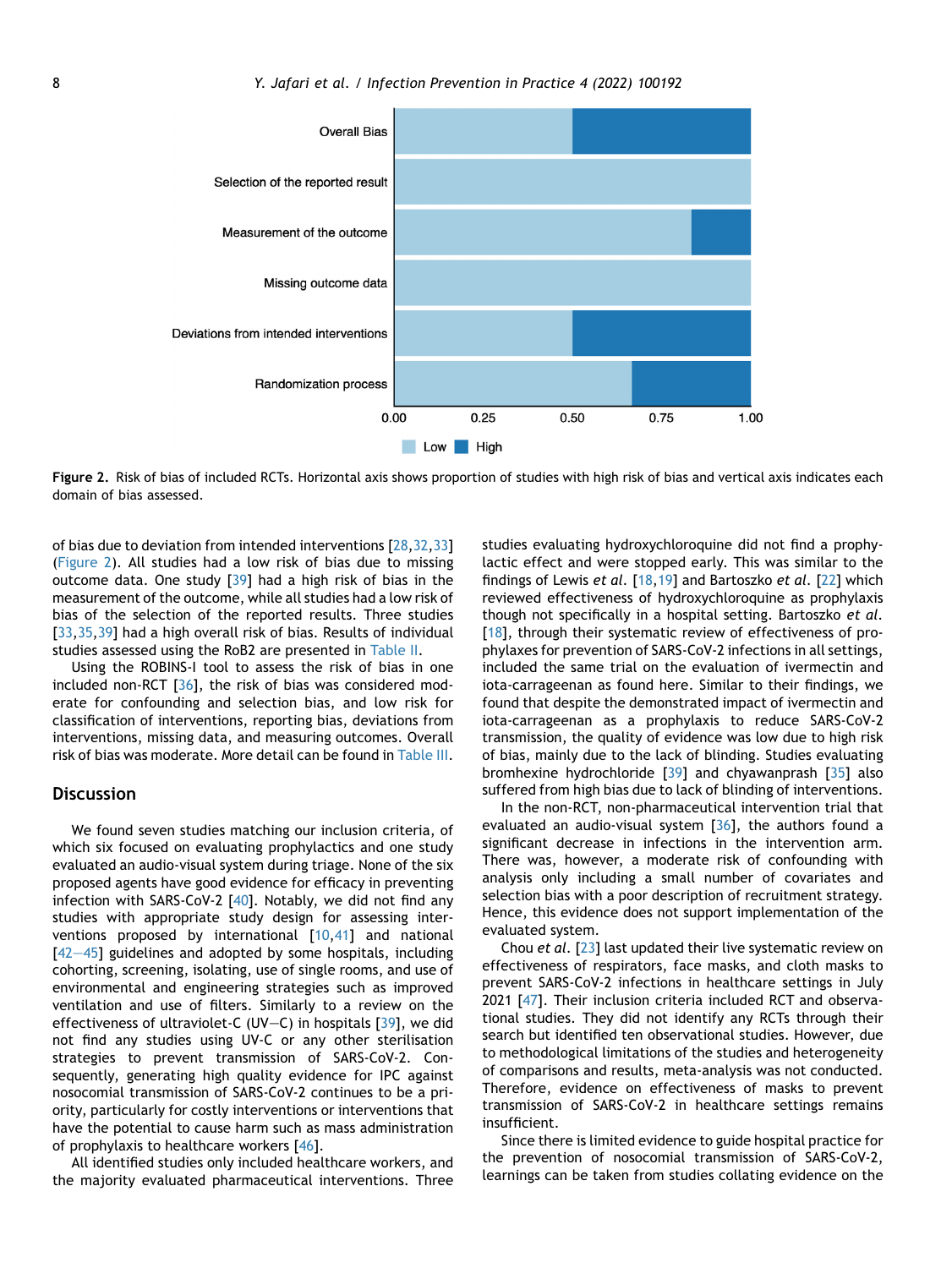effectiveness of interventions in preventing hospital-acquired infections of other respiratory viruses. A review on infection and prevention strategies to prevent seasonal influenza [[42](#page-10-19)] found limited evidence to support screening HCWs, patients, and visitors and isolation of infectious individuals. Evidence of intervention strategies for other types of hospital-acquired infections can also be informative. A review [[48](#page-10-22)] of the effectiveness of cohorting in reducing transmission of C. difficile and multi-drug organisms found limited evidence in its effectiveness despite its widespread use.

This review highlights the lack of available evidence on the effectiveness of IPC strategies for SARS-CoV-2 infection in hospitals indicating further research is needed. This could be a result of increased workload of hospital and public health staff, inadequate understanding of transmission dynamics of the virus in the hospital setting, and challenges in implementing IPC interventional studies (e.g., many interventions involve behaviour change which is difficult to attain and assess, institutional commitment for systemic change, interventions are usually executed in bundles which are resource-intensive). These may have prevented timely and appropriate implementation of important clinical research to assess interventions to inform practice.

With an increased understanding of SARS-CoV-2 transmission and disease and more managed workload in many settings, there should be a renewed focus on evaluating IPC practices. For example, interventions to be investigated include type and frequency of patient and HCW screening, isolation practices, cohorting strategies of both patients and HCWs, improved ventilation and methods for air circulation, and environmental cleaning. Many of these are already suggested as part of the infection prevention and control recommendations by Public Health England [\[49](#page-11-0)]. The importance of SARS-CoV-2 vaccination status for both patients and HCWs could also be investigated and would be an important confounder in any future intervention study.

Furthermore, enhancing national and local guidelines on implementing interventional studies to evaluate IPC practices would greatly improve the feasibility, ease, and timeliness of their implementations and ensure appropriateness of studies particularly when such research may not be deemed a priority. Researchers should follow the Standards for Reporting Implementation Studies (StaRI) Statement and Checklist [[50\]](#page-11-1), which applies to a range of study designs, to help clarify planning and implementation and to ensure accurate and transparent reporting of studies. The StaRI statement consists of a checklist of 27 items, describing both the implementation strategy and the implemented intervention.

There were some limitations with our review. Firstly, we only included English language studies. The COVID-19 pandemic has occurred in every country in the world, each with their unique healthcare delivery system, practices, and challenges. By excluding non-English studies, we may have missed studies with transferrable evidence between settings. Secondly, we did not include studies evaluating the effectiveness of PPE interventions. Some of these studies, however, may have evaluated other interventions along with PPE but may not have explicitly identified them in keywords or abstract. Thirdly, due to the large number of identified records, we used a software, SWIFT-Active Screener, to screen titles and abstracts until we reached a recall probability of 97%. We may have missed some studies by not reaching 100% recall or reviewing all references. However, using this software greatly reduced the effort required to conduct this systematic review and we are confident that we would not have found any additional relevant articles [[30](#page-10-7)].

#### **Conclusions**

There is currently very little evidence available on the effectiveness of interventions, excluding PPE, to prevent the spread of SARS-CoV-2 in hospital settings. Our systematic review revealed no appropriate studies specifically targeting prevention of transmission between hospitalised patients. While this likely reflects the pressures health systems have been, and are, under, and that many logical, likely effective IPC measures are in place, without unbiased, intervention studies we cannot say which are optimal and cannot maximise the protection given to our most vulnerable populations and those that care for them. This review underscores the need to generate evidence for IPC interventions in hospitals to prevent transmission of SARS-CoV-2, which could also be applicable to other pathogens and calls for high quality intervention studies to systematically determine which IPC measures to implement in healthcare settings.

#### Acknowledgements

The following contributors were part of the Centre for Mathematical Modelling of Infectious Disease COVID-19 Working Group. Each contributed in processing, cleaning and interpretation of data, interpreted findings, contributed to the manuscript, and approved the work for publication: Akira Endo, Amy Gimma, Kathleen O'Reilly, Kerry LM Wong, Nicholas G. Davies, Graham Medley, Matthew Quaife, W John Edmunds, Sam Abbott, Rosanna C Barnard, Hamish P Gibbs, Ciara V McCarthy, Yang Liu, Christopher I Jarvis, Carl A B Pearson, James D Munday, Nikos I Bosse, Joel Hellewell, Stéphane Hué, Frank G Sandmann, Simon R Procter, Timothy W Russell, William Waites, Mihaly Koltai, Lloyd A C Chapman, Samuel Clifford, Damien C Tully, Katharine Sherratt, Alicia Rosello, Adam J Kucharski, Kaja Abbas, Katherine E. Atkins, Billy J Quilty, Rachael Pung, Stefan Flasche, David Hodgson, Rachel Lowe, Paul Mee, Fiona Yueqian Sun, C Julian Villabona-Arenas, Sebastian Funk, Sophie R Meakin, Oliver Brady, Kiesha Prem, Rosalind M Eggo, Emilie Finch, Mark Jit.

## Funding sources

This work was supported by a UK Medical Research Council Skills Development Fellowship (grant number MR/P014658/1 to GMK) and the Society for Laboratory Automation and Screening (grant number: SLAS\_VS2020 to TMP). Any opinions, findings, and conclusions or recommendations expressed in this material are those of the author(s) and do not necessarily reflect those of the Society for Laboratory Automation and Screening. This work was also supported by a joint grant from UKRI and NIHR (grant number: COV0357/MR/V028456/1 to GMK, supporting YJ, JMR, BC and JVR, grant number MR/V038613/1 for JMR). Support was also received from the National Institute for Health Research Health Protection Research Unit (NIHR HPRU) in Healthcare Associated Infections and Antimicrobial Resistance at Oxford University in partnership with Public Health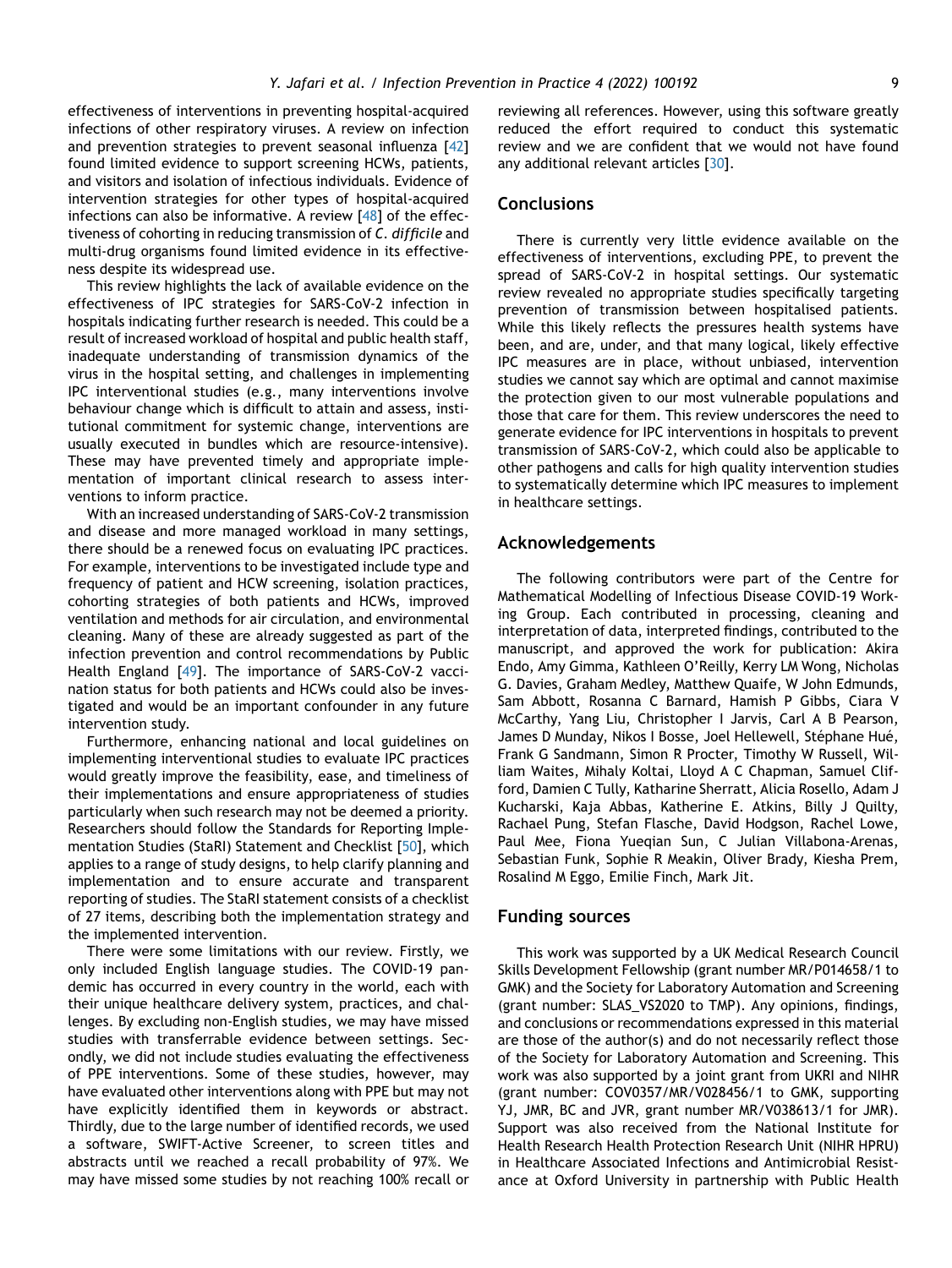England (PHE) (grant number: NIHR200915 supporting BC and JVR). Further support was provided by a Singapore National Medical Research Council Research Fellowship (grant number: NMRC/Fellowship/0051/2017 to MY).

The following funding sources are acknowledged as providing funding for the CMMID working group authors. This research was partly funded by the Bill & Melinda Gates Foundation (INV-001754: MQ; INV-003174: KP, MJ, YL; INV-016832: SRP, KA; NTD Modelling Consortium OPP1184344: CABP, GFM; OPP1191821: KO'R; OPP1157270: KA; OPP1139859: BJQ). CADDE MR/S0195/1 & FAPESP 18/14389e0 (PM). EDCTP2 (RIA2020EF-2983-CSIGN: HPG). ERC Starting Grant (#757699: MQ). ERC (SG 757688: CJVA, KEA). This project has received funding from the European Union's Horizon 2020 research and innovation programme - project EpiPose (101003688: AG, KLM, KP, MJ, RCB, YL; 101003688: WJE). FCDO/Wellcome Trust (Epidemic Preparedness Coronavirus research programme 221303/Z/20/Z: CABP). This research was partly funded by the Global Challenges Research Fund (GCRF) project 'RECAP' managed through RCUK and ESRC (ES/P010873/1: CIJ). HDR UK (MR/S003975/1: RME). HPRU (This research was partly funded by the National Institute for Health Research (NIHR) using UK aid from the UK Government to support global health research. The views expressed in this publication are those of the author(s) and not necessarily those of the NIHR or the UK Department of Health and Social Care200908: NIB). MRC (MR/N013638/1: EF; MR/V027956/1: WW). Nakajima Foundation (AE). NIHR (16/136/46: BJQ; 16/ 137/109: BJQ; PR-OD-1017-20002: WJE; 16/137/109: FYS, MJ, YL; 1R01AI141534-01A1: DH; NIHR200908: AJK, LACC, RME; NIHR200929: CVM, FGS, MJ, NGD; PR-OD-1017-20002: AR). Royal Society (Dorothy Hodgkin Fellowship: RL). Singapore Ministry of Health (RP). UK DHSC/UK Aid/NIHR (PR-OD-1017- 20001: HPG). UK MRC (MC\_PC\_19065 - Covid 19: Understanding the dynamics and drivers of the COVID-19 epidemic using realtime outbreak analytics: SC, WJE, NGD, RME, YL). Wellcome Trust (206250/Z/17/Z: AJK; 206471/Z/17/Z: OJB; 210758/Z/ 18/Z: JDM, JH, KS, SA, SRM; 221303/Z/20/Z: MK; 206250/Z/17/ Z: TWR; 208812/Z/17/Z: SC, SFlasche). No funding (DCT, SH).

# Conflict of interest statement

None to declare.

# Appendix A. Supplementary data

Supplementary data to this article can be found online at <https://doi.org/10.1016/j.infpip.2021.100192>.

# References

- <span id="page-9-0"></span>[1] [Sikkema RS, Pas S, Nieuwenhuijse DF, O'Toole A, Verweij J, van](http://refhub.elsevier.com/S2590-0889(21)00081-0/sref1) [der Linden A, et al. COVID-19 in healthcare workers in three](http://refhub.elsevier.com/S2590-0889(21)00081-0/sref1) [hospitals in the South of the Netherlands, March 2020. medRxiv](http://refhub.elsevier.com/S2590-0889(21)00081-0/sref1) [2020. 2020.04.26.20079418](http://refhub.elsevier.com/S2590-0889(21)00081-0/sref1).
- <span id="page-9-10"></span>[2] [Jewkes SV, Zhang Y, Nicholl DJ. Nosocomial spread of COVID-19:](http://refhub.elsevier.com/S2590-0889(21)00081-0/sref2) [lessons learned from an audit on a stroke/neurology ward in a UK](http://refhub.elsevier.com/S2590-0889(21)00081-0/sref2) [district general hospital. Clin Med 2020 Sep;20\(5\):e173](http://refhub.elsevier.com/S2590-0889(21)00081-0/sref2)-[7.](http://refhub.elsevier.com/S2590-0889(21)00081-0/sref2)
- <span id="page-9-4"></span>[3] Rickman HM, Rampling T, Shaw K, Martinez-Garcia G, Hail L, Coen P, et al. Nosocomial Transmission of Coronavirus Disease 2019: A Retrospective Study of 66 Hospital-acquired Cases in a London Teaching Hospital [Internet] Clin Infect Dis 2020 [cited 2020 Nov 26]; Available from: [https://academic.oup.com/cid/](https://academic.oup.com/cid/advance-article/doi/10.1093/cid/ciaa816/5860253) [advance-article/doi/10.1093/cid/ciaa816/5860253](https://academic.oup.com/cid/advance-article/doi/10.1093/cid/ciaa816/5860253).
- [4] [Taylor J, Rangaiah J, Narasimhan S, Clark J, Alexander Z,](http://refhub.elsevier.com/S2590-0889(21)00081-0/sref4) [Manuel R, et al. Nosocomial Coronavirus Disease 2019 \(COVID-19\):](http://refhub.elsevier.com/S2590-0889(21)00081-0/sref4) [Experience from a large Acute NHS Trust in South-West London.](http://refhub.elsevier.com/S2590-0889(21)00081-0/sref4) [J Hosp Infect 2020 Aug 22](http://refhub.elsevier.com/S2590-0889(21)00081-0/sref4).
- [5] [Jones NK, Rivett L, Sparkes D, Forrest S, Sridhar S, Young J, et al.](http://refhub.elsevier.com/S2590-0889(21)00081-0/sref5) [Effective control of SARS-CoV-2 transmission between healthcare](http://refhub.elsevier.com/S2590-0889(21)00081-0/sref5) [workers during a period of diminished community prevalence of](http://refhub.elsevier.com/S2590-0889(21)00081-0/sref5) [COVID-19. van der Meer JW, Pillay D, editors eLife 2020 Jun](http://refhub.elsevier.com/S2590-0889(21)00081-0/sref5) [19;9:e59391](http://refhub.elsevier.com/S2590-0889(21)00081-0/sref5).
- <span id="page-9-1"></span>[6] [Nguyen LH, Drew DA, Graham MS, Joshi AD, Guo C-G, Ma W, et al.](http://refhub.elsevier.com/S2590-0889(21)00081-0/sref6) [Risk of COVID-19 among front-line health-care workers and the](http://refhub.elsevier.com/S2590-0889(21)00081-0/sref6) [general community: a prospective cohort study. The Lancet](http://refhub.elsevier.com/S2590-0889(21)00081-0/sref6) [Public Health 2020 Sep 1;5\(9\):e475](http://refhub.elsevier.com/S2590-0889(21)00081-0/sref6)-[83.](http://refhub.elsevier.com/S2590-0889(21)00081-0/sref6)
- <span id="page-9-2"></span>[7] [Mutambudzi M, Niedzwiedz C, Macdonald EB, Leyland A, Mair F,](http://refhub.elsevier.com/S2590-0889(21)00081-0/sref7) [Anderson J, et al. Occupation and risk of severe COVID-19: pro](http://refhub.elsevier.com/S2590-0889(21)00081-0/sref7)[spective cohort study of 120 075 UK Biobank participants. Occup](http://refhub.elsevier.com/S2590-0889(21)00081-0/sref7) [Environ Med 2021 May 1;78\(5\):307](http://refhub.elsevier.com/S2590-0889(21)00081-0/sref7)-[14.](http://refhub.elsevier.com/S2590-0889(21)00081-0/sref7)
- <span id="page-9-3"></span>[8] [Shah ASV, Wood R, Gribben C, Caldwell D, Bishop J, Weir A, et al.](http://refhub.elsevier.com/S2590-0889(21)00081-0/sref8) [Risk of hospital admission with coronavirus disease 2019 in](http://refhub.elsevier.com/S2590-0889(21)00081-0/sref8) [healthcare workers and their households: nationwide linkage](http://refhub.elsevier.com/S2590-0889(21)00081-0/sref8) [cohort study. BMJ 2020 Oct 28;371:m3582](http://refhub.elsevier.com/S2590-0889(21)00081-0/sref8).
- <span id="page-9-5"></span>[9] [Sanyaolu A, Okorie C, Marinkovic A, Patidar R, Younis K, Desai P,](http://refhub.elsevier.com/S2590-0889(21)00081-0/sref9) [et al. Comorbidity and its Impact on Patients with COVID-19. SN](http://refhub.elsevier.com/S2590-0889(21)00081-0/sref9) Compr Clin Med 2020 Jun  $25:1-8$  $25:1-8$ .
- <span id="page-9-6"></span>[10] World Health Organisation. Transmission of SARS-CoV-2: implications for infection prevention precautions [Internet]. [cited 2021 Jun 10]. Available from: [https://www.who.int/news-room/](https://www.who.int/news-room/commentaries/detail/transmission-of-sars-cov-2-implications-for-infection-prevention-precautions) [commentaries/detail/transmission-of-sars-cov-2-implications](https://www.who.int/news-room/commentaries/detail/transmission-of-sars-cov-2-implications-for-infection-prevention-precautions)[for-infection-prevention-precautions](https://www.who.int/news-room/commentaries/detail/transmission-of-sars-cov-2-implications-for-infection-prevention-precautions).
- <span id="page-9-7"></span>[11] [Wang X, Ferro EG, Zhou G, Hashimoto D, Bhatt DL. Association](http://refhub.elsevier.com/S2590-0889(21)00081-0/sref11) [Between Universal Masking in a Health Care System and SARS-](http://refhub.elsevier.com/S2590-0889(21)00081-0/sref11)[CoV-2 Positivity Among Health Care Workers. JAMA 2020 Aug](http://refhub.elsevier.com/S2590-0889(21)00081-0/sref11) [18;324\(7\):703.](http://refhub.elsevier.com/S2590-0889(21)00081-0/sref11)
- [12] [Rhee C, Baker M, Vaidya V, Tucker R, Resnick A, Morris CA, et al.](http://refhub.elsevier.com/S2590-0889(21)00081-0/sref12) [Incidence of Nosocomial COVID-19 in Patients Hospitalized at a](http://refhub.elsevier.com/S2590-0889(21)00081-0/sref12) [Large US Academic Medical Center. JAMA Netw Open 2020 Sep](http://refhub.elsevier.com/S2590-0889(21)00081-0/sref12) [9;3\(9\):e2020498](http://refhub.elsevier.com/S2590-0889(21)00081-0/sref12).
- [13] Baker MA, Fiumara K, Rhee C, Williams SA, Tucker R, Wickner P, et al. Low Risk of Coronavirus Disease 2019 (COVID-19) Among Patients Exposed to Infected Healthcare Workers [Internet] Clinical Infectious Diseases 2020 Aug 28. [cited 2021 Jan 12];(ciaa1269). Available from: [https://doi.org/10.1093/cid/](https://doi.org/10.1093/cid/ciaa1269) [ciaa1269](https://doi.org/10.1093/cid/ciaa1269).
- <span id="page-9-8"></span>[14] Sastry SR, Pryor R, Raybould JE, Reznicek J, Cooper K, Patrick A, et al. Universal screening for the SARS-CoV-2 virus on hospital admission in an area with low COVID-19 prevalence. Infect Control Hosp Epidemiol.  $:1-2$ .
- [15] [Goldfarb IT, Diouf K, Barth WH, Robinson JN, Katz D,](http://refhub.elsevier.com/S2590-0889(21)00081-0/sref15) [Gregory KE, et al. Universal SARS-CoV-2 testing on admission to](http://refhub.elsevier.com/S2590-0889(21)00081-0/sref15) [the labor and delivery unit: Low prevalence among asympto](http://refhub.elsevier.com/S2590-0889(21)00081-0/sref15)[matic obstetric patients. Infect Control Hosp Epidemiol 2020](http://refhub.elsevier.com/S2590-0889(21)00081-0/sref15) [Sep;41\(9\):1095](http://refhub.elsevier.com/S2590-0889(21)00081-0/sref15)-[6.](http://refhub.elsevier.com/S2590-0889(21)00081-0/sref15)
- [16] Saidel-Odes L, Shafat T, Nativ R, Borer A, Nesher L. SARS-CoV-2 universal screening upon adult hospital admission in Southern Israel [Internet] J Hosp Infect 2021 Apr 30 [cited 2021 Jul 8]; Available from: [https://www.ncbi.nlm.nih.gov/pmc/articles/](https://www.ncbi.nlm.nih.gov/pmc/articles/PMC8086262/) [PMC8086262/.](https://www.ncbi.nlm.nih.gov/pmc/articles/PMC8086262/)
- <span id="page-9-9"></span>[17] [Black JRM, Bailey C, Przewrocka J, Dijkstra KK, Swanton C.](http://refhub.elsevier.com/S2590-0889(21)00081-0/sref17) [COVID-19: the case for health-care worker screening to prevent](http://refhub.elsevier.com/S2590-0889(21)00081-0/sref17) [hospital transmission. The Lancet 2020 May](http://refhub.elsevier.com/S2590-0889(21)00081-0/sref17) 2:395(10234):1418-[20.](http://refhub.elsevier.com/S2590-0889(21)00081-0/sref17)
- <span id="page-9-11"></span>[18] [Rivett L, Sridhar S, Sparkes D, Routledge M, Jones NK, Forrest S,](http://refhub.elsevier.com/S2590-0889(21)00081-0/sref18) [et al. Screening of healthcare workers for SARS-CoV-2 highlights](http://refhub.elsevier.com/S2590-0889(21)00081-0/sref18) [the role of asymptomatic carriage in COVID-19 transmission. Elife](http://refhub.elsevier.com/S2590-0889(21)00081-0/sref18) [2020;11:9.](http://refhub.elsevier.com/S2590-0889(21)00081-0/sref18)
- <span id="page-9-12"></span>[19] [Hunter E, Price DA, Murphy E, van der Loeff IS, Baker KF,](http://refhub.elsevier.com/S2590-0889(21)00081-0/sref19) [Lendrem D, et al. First experience of COVID-19 screening of](http://refhub.elsevier.com/S2590-0889(21)00081-0/sref19)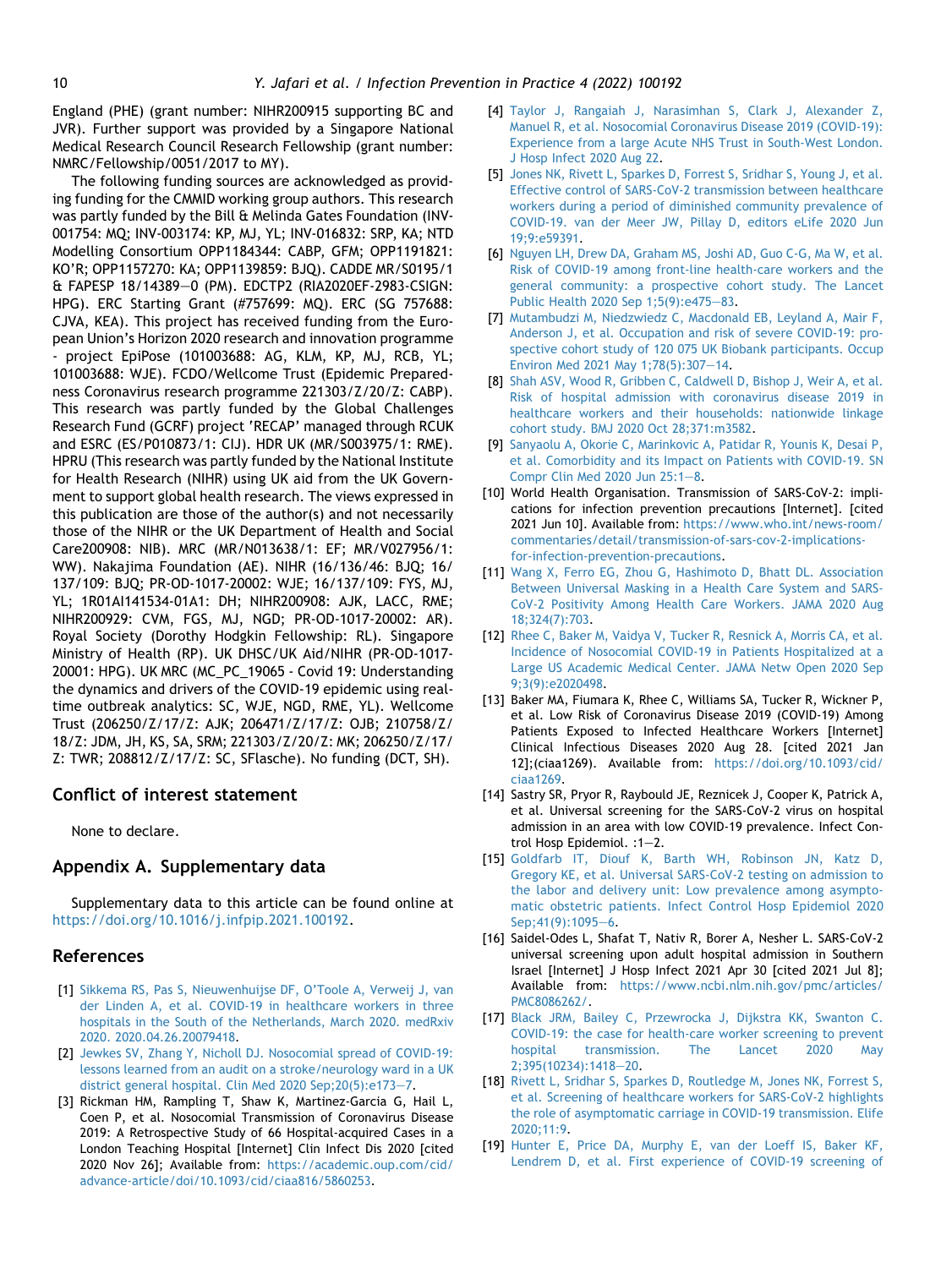[health-care workers in England. The Lancet 2020 May](http://refhub.elsevier.com/S2590-0889(21)00081-0/sref19)  $2;395(10234):e77-8.$  $2;395(10234):e77-8.$  $2;395(10234):e77-8.$  $2;395(10234):e77-8.$ 

- <span id="page-10-0"></span>[20] [Wake RM, Morgan M, Choi J, Winn S. Reducing nosocomial](http://refhub.elsevier.com/S2590-0889(21)00081-0/sref20) [transmission of COVID-19: implementation of a COVID-19 triage](http://refhub.elsevier.com/S2590-0889(21)00081-0/sref20) system. Clinical Medicine 2020 Sep  $1:20(5):e141-5$ .
- <span id="page-10-1"></span>[21] [Patterson B, Marks M, Martinez-Garcia G, Bidwell G, Luintel A,](http://refhub.elsevier.com/S2590-0889(21)00081-0/sref21) [Ludwig D, et al. A novel cohorting and isolation strategy for](http://refhub.elsevier.com/S2590-0889(21)00081-0/sref21) [suspected COVID-19 cases during a pandemic. Journal of Hospital](http://refhub.elsevier.com/S2590-0889(21)00081-0/sref21) Infection 2020 Aug  $1;105(4):632-7$  $1;105(4):632-7$ .
- <span id="page-10-2"></span>[22] Chu DK, Akl EA, Duda S, Solo K, Yaacoub S, Schünemann HJ, et al. [Physical distancing, face masks, and eye protection to prevent](http://refhub.elsevier.com/S2590-0889(21)00081-0/sref22) [person-to-person transmission of SARS-CoV-2 and COVID-19: a](http://refhub.elsevier.com/S2590-0889(21)00081-0/sref22) [systematic review and meta-analysis. Lancet 2020 Jun](http://refhub.elsevier.com/S2590-0889(21)00081-0/sref22) [27;395\(10242\):1973](http://refhub.elsevier.com/S2590-0889(21)00081-0/sref22)-[87](http://refhub.elsevier.com/S2590-0889(21)00081-0/sref22).
- <span id="page-10-3"></span>[23] Chou R, Dana T, Jungbauer R, Weeks C, McDonagh MS. Masks for Prevention of Respiratory Virus Infections, Including SARS-CoV-2, in Health Care and Community Settings [Internet] Ann Intern Med 2020 Jun 24 [cited 2021 May 14]; Available from: [https://www.](https://www.ncbi.nlm.nih.gov/pmc/articles/PMC7322812/) [ncbi.nlm.nih.gov/pmc/articles/PMC7322812/.](https://www.ncbi.nlm.nih.gov/pmc/articles/PMC7322812/)
- [24] Li Y, Liang M, Gao L, Ahmed MA, Uy JP, Cheng C, et al. Face masks to prevent transmission of COVID-19: A systematic review and meta-analysis [Internet] American Journal of Infection Control 2020 Dec 18 [cited 2021 May 14];0(0). Available from: [https://](https://www.ajicjournal.org/article/S0196-6553(20)31043-9/abstract) [www.ajicjournal.org/article/S0196-6553\(20\)31043-9/abstract](https://www.ajicjournal.org/article/S0196-6553(20)31043-9/abstract).
- [25] [Liang M, Gao L, Cheng C, Zhou Q, Uy JP, Heiner K, et al. Efficacy](http://refhub.elsevier.com/S2590-0889(21)00081-0/sref25) [of face mask in preventing respiratory virus transmission: A sys](http://refhub.elsevier.com/S2590-0889(21)00081-0/sref25)[tematic review and meta-analysis. Travel Med Infect Dis](http://refhub.elsevier.com/S2590-0889(21)00081-0/sref25) [2020;36:101751](http://refhub.elsevier.com/S2590-0889(21)00081-0/sref25).
- [26] [Bartoszko JJ, Farooqi MAM, Alhazzani W, Loeb M. Medical masks](http://refhub.elsevier.com/S2590-0889(21)00081-0/sref26) [vs N95 respirators for preventing COVID-19 in healthcare workers:](http://refhub.elsevier.com/S2590-0889(21)00081-0/sref26) [A systematic review and meta-analysis of randomized trials.](http://refhub.elsevier.com/S2590-0889(21)00081-0/sref26) [Influenza Other Respir Viruses 2020 Jul;14\(4\):365](http://refhub.elsevier.com/S2590-0889(21)00081-0/sref26)-[73.](http://refhub.elsevier.com/S2590-0889(21)00081-0/sref26)
- <span id="page-10-4"></span>[27] [Page MJ, McKenzie JE, Bossuyt PM, Boutron I, Hoffmann TC,](http://refhub.elsevier.com/S2590-0889(21)00081-0/sref27) [Mulrow CD, et al. The PRISMA 2020 statement: an updated](http://refhub.elsevier.com/S2590-0889(21)00081-0/sref27) [guideline for reporting systematic reviews. BMJ 2021 Mar](http://refhub.elsevier.com/S2590-0889(21)00081-0/sref27) [29;372:n71.](http://refhub.elsevier.com/S2590-0889(21)00081-0/sref27)
- <span id="page-10-5"></span>[28] [Mowatt G, Grimshaw JM, Davis DA, Mazmanian PE. Getting evi](http://refhub.elsevier.com/S2590-0889(21)00081-0/sref28)[dence into practice: the work of the Cochrane Effective Practice](http://refhub.elsevier.com/S2590-0889(21)00081-0/sref28) [and Organization of care Group \(EPOC\). J Contin Educ Health Prof](http://refhub.elsevier.com/S2590-0889(21)00081-0/sref28)  $2001:21(1):55-60.$  $2001:21(1):55-60.$
- <span id="page-10-6"></span>[29] World Health Organisation. Rational use of personal protective equipment (PPE) for coronavirus disease (COVID-19) [Internet]. [cited 2021 Jul 27]. Available from: [https://apps.who.int/iris/](https://apps.who.int/iris/bitstream/handle/10665/331498/WHO-2019-nCoV-IPCPPE_use-2020.2-eng.pdf) [bitstream/handle/10665/331498/WHO-2019-nCoV-IPCPPE\\_use-](https://apps.who.int/iris/bitstream/handle/10665/331498/WHO-2019-nCoV-IPCPPE_use-2020.2-eng.pdf)[2020.2-eng.pdf.](https://apps.who.int/iris/bitstream/handle/10665/331498/WHO-2019-nCoV-IPCPPE_use-2020.2-eng.pdf)
- <span id="page-10-7"></span>[30] [Howard BE, Phillips J, Tandon A, Maharana A, Elmore R, Mav D,](http://refhub.elsevier.com/S2590-0889(21)00081-0/sref30) [et al. SWIFT-Active Screener: Accelerated document screening](http://refhub.elsevier.com/S2590-0889(21)00081-0/sref30) [through active learning and integrated recall estimation. Environ](http://refhub.elsevier.com/S2590-0889(21)00081-0/sref30) [Int 2020 May;138:105623](http://refhub.elsevier.com/S2590-0889(21)00081-0/sref30).
- <span id="page-10-8"></span>[31] [Sterne JAC, Savovi](http://refhub.elsevier.com/S2590-0889(21)00081-0/sref31)ć [J, Page MJ, Elbers RG, Blencowe NS,](http://refhub.elsevier.com/S2590-0889(21)00081-0/sref31) [Boutron I, et al. RoB 2: a revised tool for assessing risk of bias in](http://refhub.elsevier.com/S2590-0889(21)00081-0/sref31) [randomised trials. BMJ 2019 Aug 28;366:l4898](http://refhub.elsevier.com/S2590-0889(21)00081-0/sref31).
- <span id="page-10-9"></span>[32] Sterne JA, Hernán MA, Reeves BC, Savović [J, Berkman ND,](http://refhub.elsevier.com/S2590-0889(21)00081-0/sref32) [Viswanathan M, et al. ROBINS-I: a tool for assessing risk of bias in](http://refhub.elsevier.com/S2590-0889(21)00081-0/sref32) [non-randomised studies of interventions. BMJ 2016 Oct](http://refhub.elsevier.com/S2590-0889(21)00081-0/sref32)  $12.355 \cdot i4919$
- <span id="page-10-10"></span>[33] [Chahla RE, Ruiz LM, Mena T, Brepe Y, Terranova P, Ortega ES,](http://refhub.elsevier.com/S2590-0889(21)00081-0/sref33) [et al. IVERMECTIN REPROPOSING FOR COVID-19 TREATMENT](http://refhub.elsevier.com/S2590-0889(21)00081-0/sref33) [OUTPATIENTS IN MILD STAGE IN PRIMARY HEALTH CARE CENTERS.](http://refhub.elsevier.com/S2590-0889(21)00081-0/sref33) [medRxiv 2021 Mar 30. 2021.03.29.21254554.](http://refhub.elsevier.com/S2590-0889(21)00081-0/sref33)
- <span id="page-10-11"></span>[34] Rajasingham R, Bangdiwala AS, Nicol MR, Skipper CP, Pastick KA, Axelrod ML, et al. Hydroxychloroquine as pre-exposure prophylaxis for COVID-19 in healthcare workers: a randomized trial [Internet] Clin Infect Dis 2020 Oct 17 [cited 2021 Jun 7]; Available from: <https://www.ncbi.nlm.nih.gov/pmc/articles/PMC7665393/>.
- <span id="page-10-12"></span>[35] [Gupta A, Madan A, Yadav B, Mundada P, Singhal R, Pandey YK,](http://refhub.elsevier.com/S2590-0889(21)00081-0/sref35) [et al. Chyawanprash for the prevention of COVID-19 infection](http://refhub.elsevier.com/S2590-0889(21)00081-0/sref35)

[among healthcare workers: A Randomized Controlled Trial.](http://refhub.elsevier.com/S2590-0889(21)00081-0/sref35) [medRxiv 2021 Feb 23. 2021.02.17.21251899](http://refhub.elsevier.com/S2590-0889(21)00081-0/sref35).

- <span id="page-10-13"></span>[36] [Hafeez MM, Azhar M, Chudhary HRZ, Rana MA, Malik A. Innovation](http://refhub.elsevier.com/S2590-0889(21)00081-0/sref36) [of Audio-Visual Triage system in Combating the Spread of COVID-](http://refhub.elsevier.com/S2590-0889(21)00081-0/sref36)[19 Infection and its efficacy: A Novel Strategy. medRxiv 2020 Nov](http://refhub.elsevier.com/S2590-0889(21)00081-0/sref36) [12. 2020.11.06.20223040](http://refhub.elsevier.com/S2590-0889(21)00081-0/sref36).
- <span id="page-10-14"></span>[37] Grau-Pujol B, Camprubi D, Marti-Soler H, Fernandez-Pards M, Carreras-Abad C, Velascos de Andres M, et al. Pre-exposure prophylaxis with hydroxychloroquine for COVID-19: initial results of a double-blind, placebo-controlled randomized clinical trial. 2020 Sep 21 [cited 2021 Jun 7]; Available from: [https://www.](https://www.researchsquare.com) [researchsquare.com.](https://www.researchsquare.com)
- <span id="page-10-15"></span>[38] [Abella BS, Jolkovsky EL, Biney BT, Uspal JE, Hyman MC, Frank I,](http://refhub.elsevier.com/S2590-0889(21)00081-0/sref38) [et al. Efficacy and Safety of Hydroxychloroquine vs Placebo for](http://refhub.elsevier.com/S2590-0889(21)00081-0/sref38) [Pre-exposure SARS-CoV-2 Prophylaxis Among Health Care Work](http://refhub.elsevier.com/S2590-0889(21)00081-0/sref38)[ers: A Randomized Clinical Trial. JAMA Internal Medicine 2021 Feb](http://refhub.elsevier.com/S2590-0889(21)00081-0/sref38)  $1:181(2):195-202$
- <span id="page-10-16"></span>[39] [Mikhaylov EN, Lyubimtseva TA, Vakhrushev AD, Stepanov D,](http://refhub.elsevier.com/S2590-0889(21)00081-0/sref39) [Lebedev DS, Vasilieva EY, et al. Bromhexine Hydrochloride Pro](http://refhub.elsevier.com/S2590-0889(21)00081-0/sref39)[phylaxis of COVID-19 for Medical Personnel: A Randomized Open-](http://refhub.elsevier.com/S2590-0889(21)00081-0/sref39)[Label Study. medRxiv 2021 May 29. 2021.03.03.21252855](http://refhub.elsevier.com/S2590-0889(21)00081-0/sref39).
- <span id="page-10-17"></span>[40] Pan American Health Organization. Ongoing living update of potential COVID-19 therapeutics options: summary of evidence [Internet]. 2021 Aug. Report No.: PAHO/IMS/EIH/COVID-19/21-026. Available from: [https://iris.paho.org/handle/10665.2/52719.](https://iris.paho.org/handle/10665.2/52719)
- <span id="page-10-18"></span>[41] European Centre for Disease Prevention and Control. Infection prevention and control and preparedness for COVID-19 in healthcare settings [Internet]. [cited 2021 Jun 23]. Available from: [https://www.ecdc.europa.eu/sites/default/files/documents/](https://www.ecdc.europa.eu/sites/default/files/documents/Infection-prevention-and-control-in-healthcare-settings-COVID-19_6th_update_9_Feb_2021.pdf) [Infection-prevention-and-control-in-healthcare-settings-COVID-](https://www.ecdc.europa.eu/sites/default/files/documents/Infection-prevention-and-control-in-healthcare-settings-COVID-19_6th_update_9_Feb_2021.pdf)[19\\_6th\\_update\\_9\\_Feb\\_2021.pdf](https://www.ecdc.europa.eu/sites/default/files/documents/Infection-prevention-and-control-in-healthcare-settings-COVID-19_6th_update_9_Feb_2021.pdf).
- <span id="page-10-19"></span>[42] Swissnoso. Management and control of COVID-19 outbreaks in healthcare settings [Internet]. [cited 2021 Jun 23]. Available from: [https://www.swissnoso.ch/fileadmin/swissnoso/Dokumente/5\\_](https://www.swissnoso.ch/fileadmin/swissnoso/Dokumente/5_Forschung_und_Entwicklung/6_Aktuelle_Erreignisse/210329_Control_of_healthcare-associated_COVID-19_outbreaks_V2.0.pdf) [Forschung\\_und\\_Entwicklung/6\\_Aktuelle\\_Erreignisse/210329\\_](https://www.swissnoso.ch/fileadmin/swissnoso/Dokumente/5_Forschung_und_Entwicklung/6_Aktuelle_Erreignisse/210329_Control_of_healthcare-associated_COVID-19_outbreaks_V2.0.pdf) [Control\\_of\\_healthcare-associated\\_COVID-19\\_outbreaks\\_V2.0.pdf.](https://www.swissnoso.ch/fileadmin/swissnoso/Dokumente/5_Forschung_und_Entwicklung/6_Aktuelle_Erreignisse/210329_Control_of_healthcare-associated_COVID-19_outbreaks_V2.0.pdf)
- [43] Swissnoso. Mesures précautions dans les hôpitaux pour un patient hospitalisé avec suspicion d'infection COVID-19 ou présentant une infection COVID-19 confirmée [Internet]. [cited 2021 Jun 23]. Available from: [https://www.swissnoso.ch/fileadmin/swissnoso/](https://www.swissnoso.ch/fileadmin/swissnoso/Dokumente/5_Forschung_und_Entwicklung/6_Aktuelle_Erreignisse/210520_UPDATE_Mesures_de_precautions_COVID-19_hopital_V_8.8_FR_link.pdf) [Dokumente/5\\_Forschung\\_und\\_Entwicklung/6\\_Aktuelle\\_](https://www.swissnoso.ch/fileadmin/swissnoso/Dokumente/5_Forschung_und_Entwicklung/6_Aktuelle_Erreignisse/210520_UPDATE_Mesures_de_precautions_COVID-19_hopital_V_8.8_FR_link.pdf) [Erreignisse/210520\\_UPDATE\\_Mesures\\_de\\_precautions\\_COVID-19\\_](https://www.swissnoso.ch/fileadmin/swissnoso/Dokumente/5_Forschung_und_Entwicklung/6_Aktuelle_Erreignisse/210520_UPDATE_Mesures_de_precautions_COVID-19_hopital_V_8.8_FR_link.pdf) [hopital\\_V\\_8.8\\_FR\\_link.pdf.](https://www.swissnoso.ch/fileadmin/swissnoso/Dokumente/5_Forschung_und_Entwicklung/6_Aktuelle_Erreignisse/210520_UPDATE_Mesures_de_precautions_COVID-19_hopital_V_8.8_FR_link.pdf)
- [44] Public Health Agency of Canada. Infection prevention and control for COVID-19: interim guidance for acute healthcare settings [Internet]. 2020 [cited 2021 Jun 24]. Available from: [https://](https://www.canada.ca/en/public-health/services/diseases/2019-novel-coronavirus-infection/health-professionals/infection-prevention-control-covid-19-second-interim-guidance.html) [www.canada.ca/en/public-health/services/diseases/2019](https://www.canada.ca/en/public-health/services/diseases/2019-novel-coronavirus-infection/health-professionals/infection-prevention-control-covid-19-second-interim-guidance.html) [novel-coronavirus-infection/health-professionals/infection-pre](https://www.canada.ca/en/public-health/services/diseases/2019-novel-coronavirus-infection/health-professionals/infection-prevention-control-covid-19-second-interim-guidance.html)[vention-control-covid-19-second-interim-guidance.html.](https://www.canada.ca/en/public-health/services/diseases/2019-novel-coronavirus-infection/health-professionals/infection-prevention-control-covid-19-second-interim-guidance.html)
- [45] Public Health England. COVID-19: Guidance for maintaining services within health and care settings [Internet]. [cited 2021 Jun 22]. Available from: [https://assets.publishing.service.gov.](https://assets.publishing.service.gov.uk/government/uploads/system/uploads/attachment_data/file/990923/20210602_Infection_Prevention_and_Control_Guidance_for_maintaining_services_with_H_and_C_settings__1_.pdf) [uk/government/uploads/system/uploads/attachment\\_data/file/](https://assets.publishing.service.gov.uk/government/uploads/system/uploads/attachment_data/file/990923/20210602_Infection_Prevention_and_Control_Guidance_for_maintaining_services_with_H_and_C_settings__1_.pdf) [990923/20210602\\_Infection\\_Prevention\\_and\\_Control\\_Guidance\\_](https://assets.publishing.service.gov.uk/government/uploads/system/uploads/attachment_data/file/990923/20210602_Infection_Prevention_and_Control_Guidance_for_maintaining_services_with_H_and_C_settings__1_.pdf) [for\\_maintaining\\_services\\_with\\_H\\_and\\_C\\_settings\\_\\_1\\_.pdf](https://assets.publishing.service.gov.uk/government/uploads/system/uploads/attachment_data/file/990923/20210602_Infection_Prevention_and_Control_Guidance_for_maintaining_services_with_H_and_C_settings__1_.pdf).
- <span id="page-10-20"></span>[46] Kumar-M P, Mohindra R, Bhalla A, Shafiq N, Suri V, Kumari D, et al. System for administering and monitoring hydroxychloroquine prophylaxis for COVID-19 in accordance with a national advisory: preliminary experience of a tertiary care institute in India. Expert Rev Anti Infect Ther. : 1-9.
- <span id="page-10-21"></span>[47] Chou R, Dana T, Jungbauer R. Update Alert 6: Masks for Prevention of Respiratory Virus Infections, Including SARS-CoV-2, in Health Care and Community Settings [Internet] Ann Intern Med 2021 Jul 13 [cited 2021 Jul 19]; Available from: [https://www.](https://www.acpjournals.org/doi/full/10.7326/L21-0393) [acpjournals.org/doi/full/10.7326/L21-0393](https://www.acpjournals.org/doi/full/10.7326/L21-0393).
- <span id="page-10-22"></span>[48] [Abad CL, Barker AK, Safdar N. A systematic review of the effec](http://refhub.elsevier.com/S2590-0889(21)00081-0/sref48)[tiveness of cohorting to reduce transmission of healthcare-](http://refhub.elsevier.com/S2590-0889(21)00081-0/sref48)